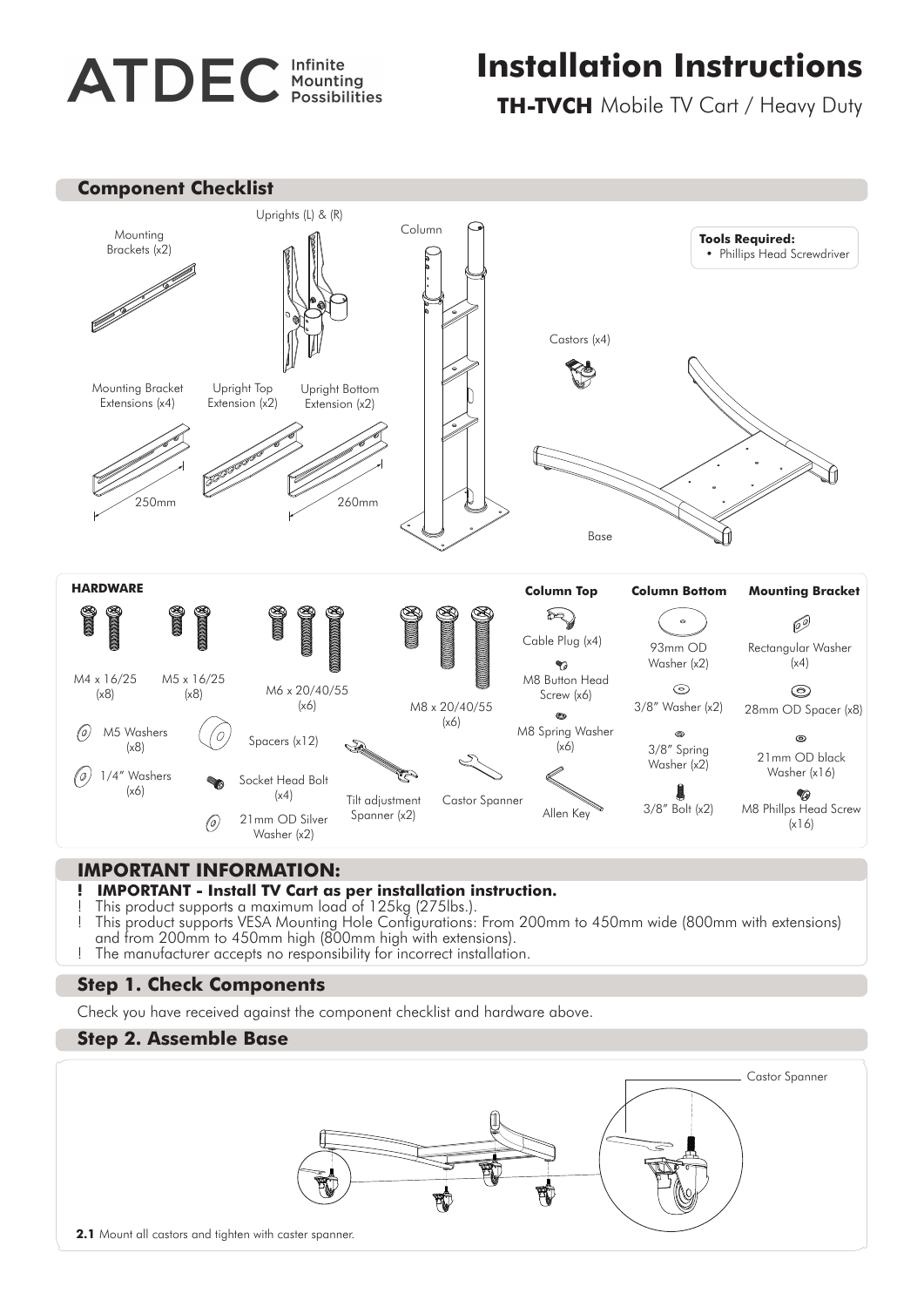#### **Step 3. Mount Column to Base**





**Step 4. Adjust Height <b>Step 5. Attach Uprights** 

**5.1** Remove fasteners and washers from the Column before attaching Uprights. Secure fasteners **loosely** to allow for movement.





#### **Step 6. Choose Screen Orientation**

**6.1** The TV Cart supports both Landscape and Portrait orientations. The method of attaching the screen will depend on the screen's VESA hole configuration.

Before moving to the next step, measure dimensions **X** & **Y** as shown below.

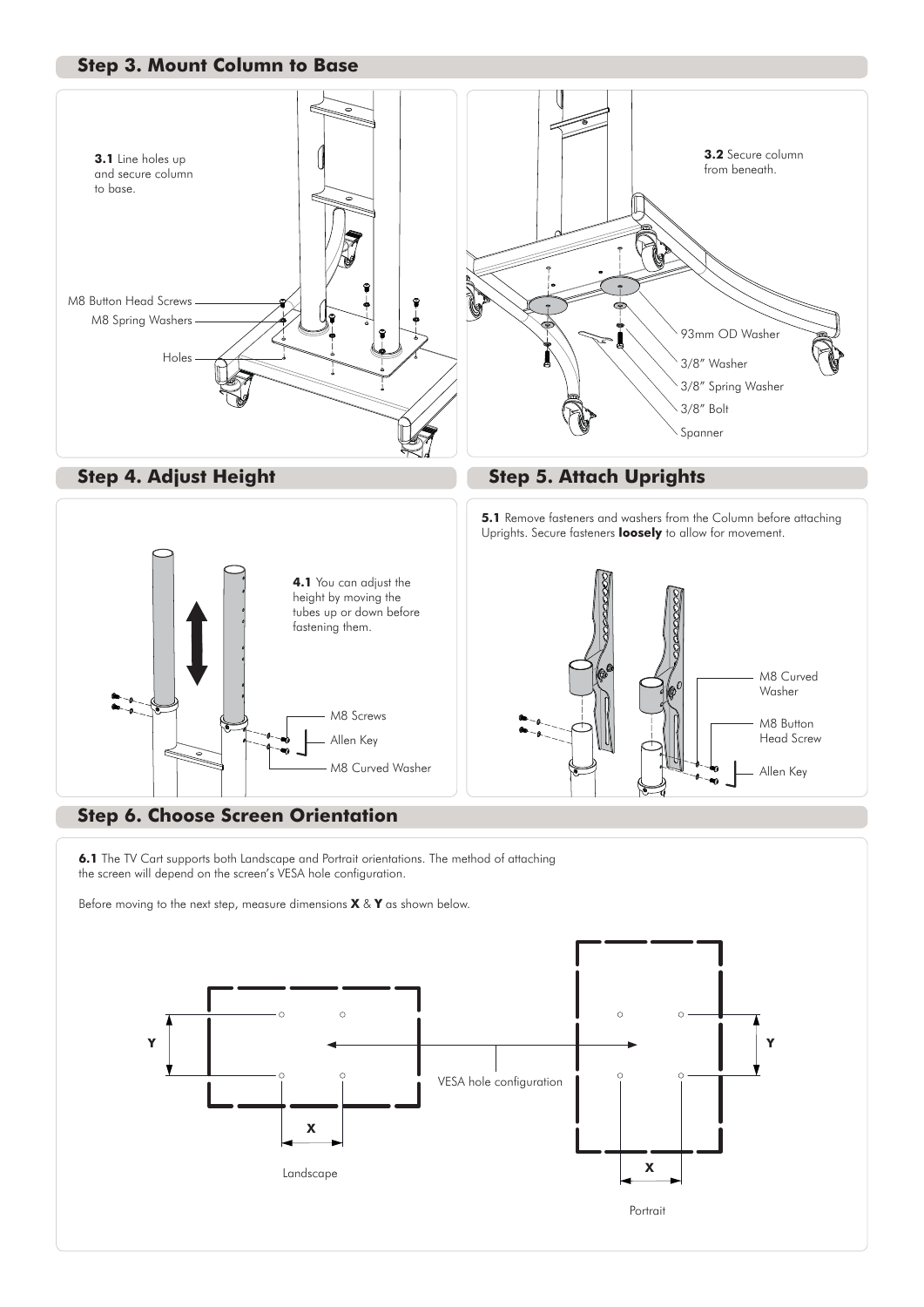#### **Step 7. Attach Fixings to Screen**



#### **Step 8. Mount Upright Extensions**

If dimension **Y** is from **450mm** to **800mm** mount the **Upright extensions.**



M8 Phillips Head Screw **NOTE**: Key holes are on top, slots are at the bottom. 21mm OD Black Washer 28mm OD Spacer Extension Bracket -